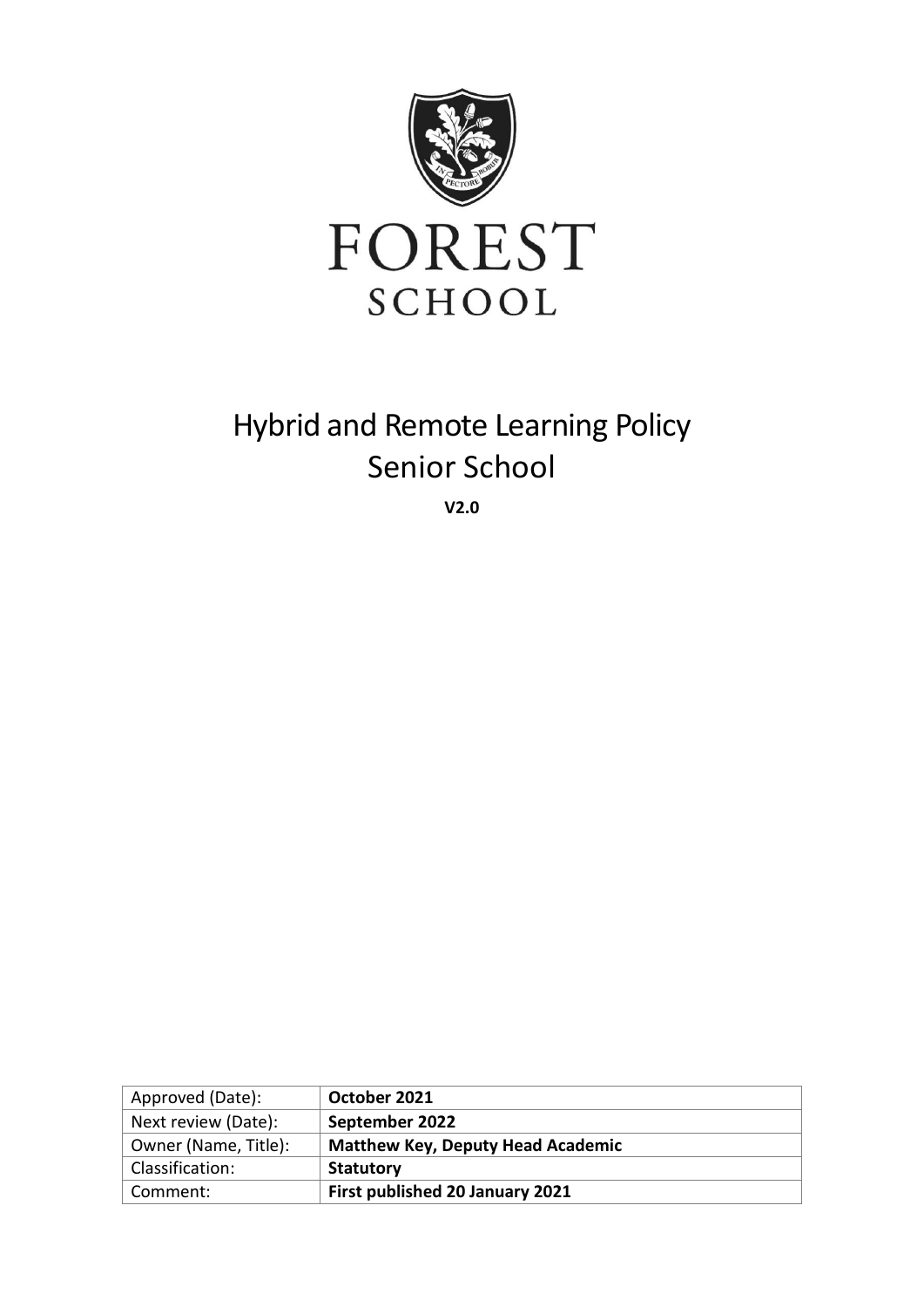# Contents

| $\mathbf{1}$ |       |                                                                                |  |  |  |  |
|--------------|-------|--------------------------------------------------------------------------------|--|--|--|--|
| 2            |       |                                                                                |  |  |  |  |
| 3            |       |                                                                                |  |  |  |  |
|              | 3.1   |                                                                                |  |  |  |  |
|              | 3.2   |                                                                                |  |  |  |  |
|              | 3.3   |                                                                                |  |  |  |  |
| 4            |       |                                                                                |  |  |  |  |
|              | 4.1   |                                                                                |  |  |  |  |
|              | 4.2   |                                                                                |  |  |  |  |
|              | 4.3   |                                                                                |  |  |  |  |
|              | 4.4   |                                                                                |  |  |  |  |
|              | 4.5   |                                                                                |  |  |  |  |
| 5            |       |                                                                                |  |  |  |  |
|              | 5.1   |                                                                                |  |  |  |  |
|              | 5.1.1 |                                                                                |  |  |  |  |
|              | 5.1.2 |                                                                                |  |  |  |  |
|              | 5.2   |                                                                                |  |  |  |  |
|              | 5.3   |                                                                                |  |  |  |  |
|              | 5.4   |                                                                                |  |  |  |  |
|              | 5.5   |                                                                                |  |  |  |  |
|              | 5.6   |                                                                                |  |  |  |  |
|              | 5.7   |                                                                                |  |  |  |  |
| 6            |       |                                                                                |  |  |  |  |
| 7            |       |                                                                                |  |  |  |  |
| 8            |       |                                                                                |  |  |  |  |
|              | 8.1   |                                                                                |  |  |  |  |
|              | 8.1.1 |                                                                                |  |  |  |  |
|              | 8.1.2 | Daily Routines (commencing Tuesday, 12th January 2021) 13                      |  |  |  |  |
|              | 8.2   |                                                                                |  |  |  |  |
|              | 8.3   |                                                                                |  |  |  |  |
|              | 8.3.1 |                                                                                |  |  |  |  |
|              | 8.3.2 |                                                                                |  |  |  |  |
|              | 8.3.3 |                                                                                |  |  |  |  |
|              | 8.3.4 |                                                                                |  |  |  |  |
|              |       | Hybrid and Remote Learning Policy 18 October 2021 http://www.charless.com/2020 |  |  |  |  |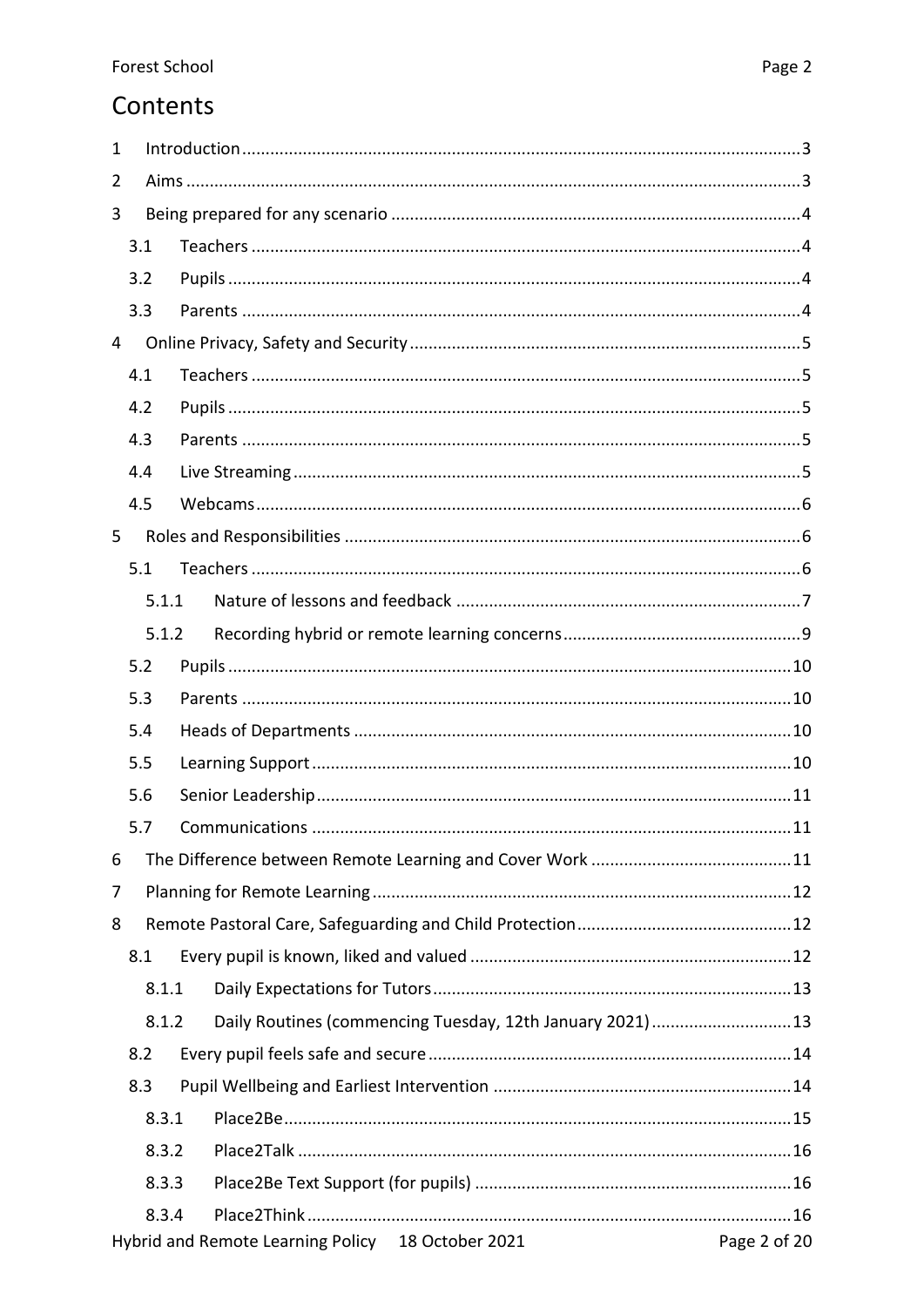|     | 8.3.5 |  |
|-----|-------|--|
|     | 8.3.6 |  |
| 8.4 |       |  |
| 8.5 |       |  |
| 9   |       |  |
| 10  |       |  |
| 11  |       |  |

### <span id="page-2-0"></span>1 INTRODUCTION

This plan sets out the processes, roles and expectations for teachers, pupils and parents during periods of hybrid or remote learning.

'Hybrid learning' occurs in these scenarios:

- The teacher is in school, most of the class are in school and only individual pupils are isolating.
- The teacher is in school and the whole class is isolating.
- The class is in school and the teacher is isolating.

'Remote learning' occurs when both teacher and pupil are out of school during a period of lockdown.

Teachers, pupils and parents should:

- Be familiar with the requirements of this plan.
- Fulfil the expectations laid out in this plan and seek support or guidance if they are unable to.

Any of the following could occur at any time, even at very short notice:

- Individual pupils self-isolating
- Teaching Groups/Year Groups self-isolating.
- Staff self-isolating
- School closure

# <span id="page-2-1"></span>2 AIMS

This policy aims to:

- Ensure consistency in the approach to hybrid and remote learning for pupils who are not in school.
- Set out expectations for all members of the school community with regards to hybrid and remote learning.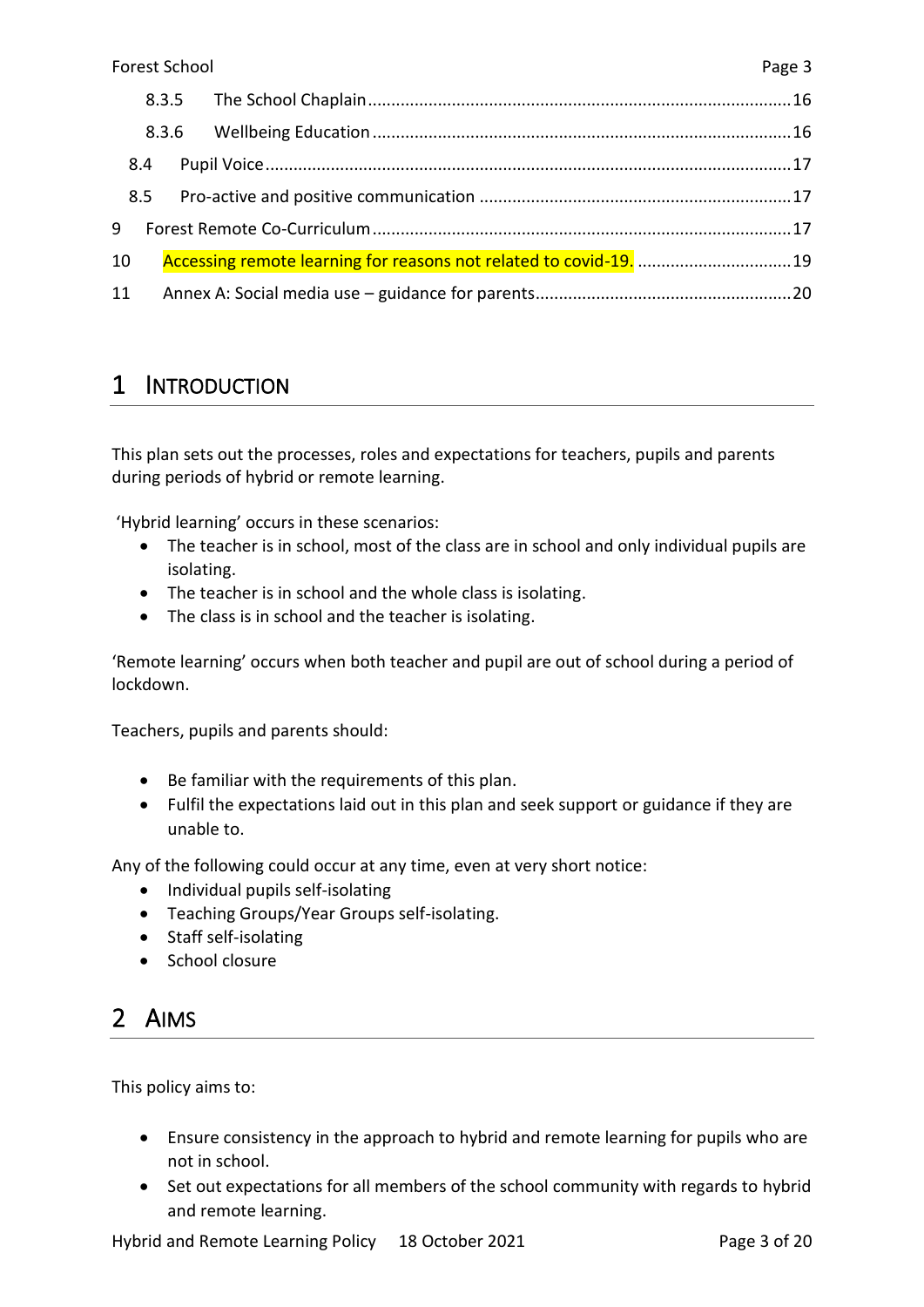• Provide appropriate guidelines for online safety and data protection.

The school aims to provide the best education possible for all pupils within the confines of very difficult and constantly changing circumstances. The needs of those pupils in class must be balanced with the needs of those pupils who are isolating, particularly with regards hybrid learning. Teachers will do all that is practicable and reasonable to ensure continuity of education.

### <span id="page-3-0"></span>3 BEING PREPARED FOR ANY SCENARIO

The above scenarios should be prepared for by:

### <span id="page-3-1"></span>3.1 TEACHERS

- Keeping class Teams up to date. They should be considered as running repositories of the learning that is taking place day to day, enabling easy access to that learning for any pupil.
- Ensuring pupils know what they will be covering, such as through course outlines, exam specifications in pupil-friendly language and textbooks.
- Maximising contact time in the classroom, using it to do those things that are harder remotely, such as:
	- o Modelling of techniques
	- o Co-constructing success criteria
	- o Direct instruction of difficult concepts
- Making the learning intentions and success criteria explicit so pupils know what they are working towards if they can no longer be in the classroom.
- Being responsible and taking initiative to look at the list of isolating students which is circulated by the School Office daily and planning accordingly.

### <span id="page-3-2"></span>3.2 PUPILS

- Engaging in all learning whilst still in the classroom.
- Being familiar with the functions of Microsoft Teams and how work will be set.
- Having all necessary equipment ready and working webcam, microphone and headphones.

### <span id="page-3-3"></span>3.3 PARENTS

- Helping their child create a suitable working environment.
- Ensuring their child has all the necessary equipment for remote learning: a fully functioning device that meets the school's requirements, webcam, microphone and headphones.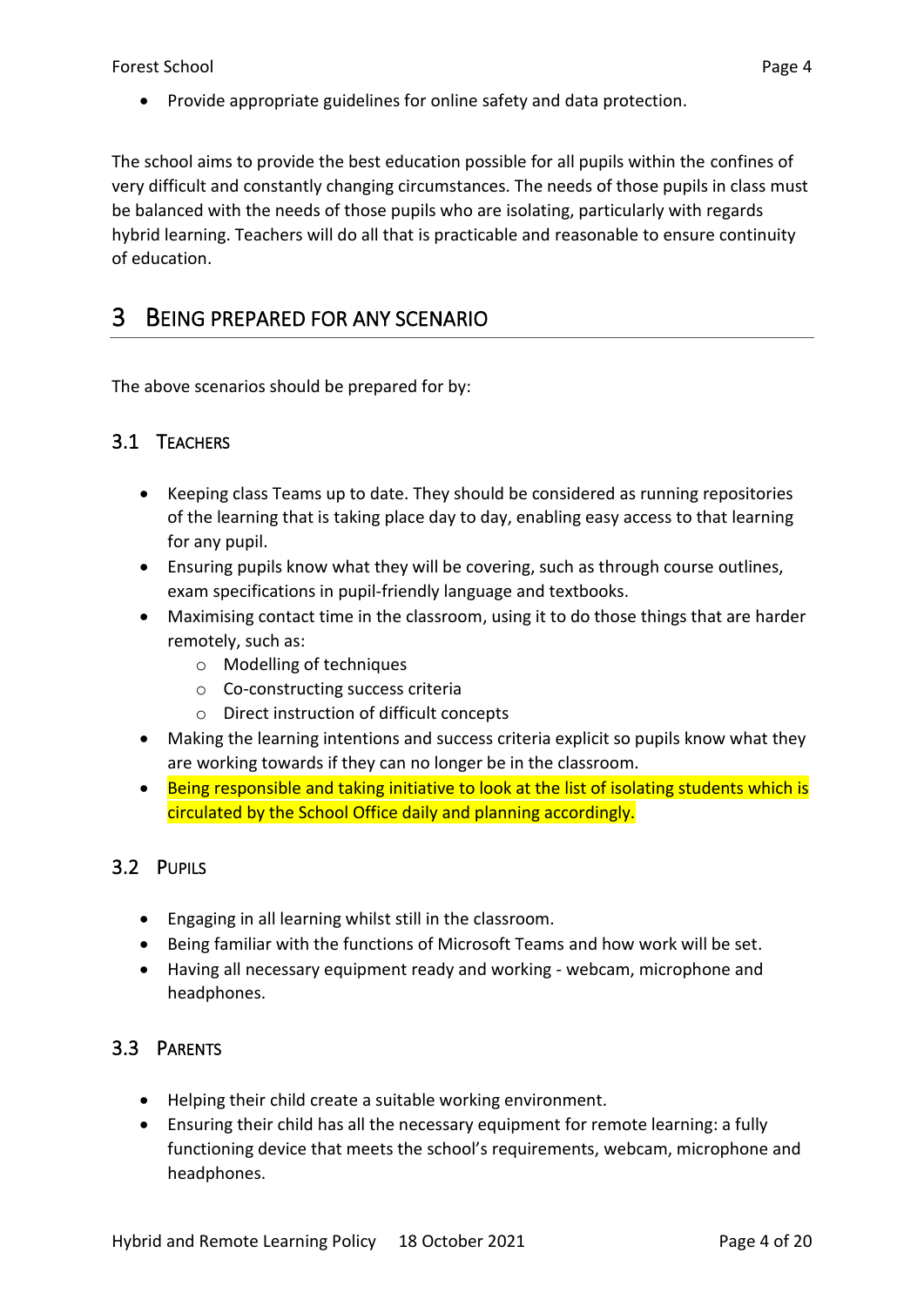# <span id="page-4-0"></span>4 ONLINE PRIVACY, SAFETY AND SECURITY

The online privacy, safety and security of our pupils and teachers is of the utmost importance, and any threat or breach may result in part or total curtailment, suspension or discontinuation of hybrid and/or the remote learning provision.

### <span id="page-4-1"></span>4.1 TEACHERS

If a teacher suspects a threat to or breach of their own privacy, safety or security, or of their pupils, they should:

- Take immediate action if required, such as removing an individual from a live Teams meeting or ending a live meeting for the entire class.
- Report any concern immediately to the school's Privacy Officer (Denis Lundie) via [privacy@forest.org.uk.](mailto:privacy@forest.org.uk)
- Follow the school's Safeguarding procedure if necessary.

### <span id="page-4-2"></span>4.2 PUPILS

If pupils suspect any threat to their privacy, safety or security they should report this to their teacher during a lesson or Tutor outside of the lesson. The Tutor should then pass this to the Privacy Officer.

### <span id="page-4-3"></span>4.3 PARENTS

If parents suspect any threat to their child's privacy, safety or security they should report it immediately to [privacy@forest.org.uk.](mailto:privacy@forest.org.uk)

### <span id="page-4-4"></span>4.4 LIVE STREAMING

Live streaming of classes into the homes of isolating pupils presents the greatest potential threat to teachers' and pupils' privacy and safety. As such, the following must happen:

- Isolating pupils who access a live streamed lesson must:
	- o Ensure the lesson cannot be viewed, heard or recorded by any other person including parents and other relatives.
	- $\circ$  Use headphones if there is any chance someone can overhear the sound of the lesson.
	- o Not record any part of the lesson, whether visuals or sound.
	- o Not share any part of the lesson with anyone else, including over social media.
	- $\circ$  Ensure no one else can see, hear or record the content of the lesson by any means.
- Pupils in a lesson in school that is being live streamed must not record or share any part of the lesson by any means.
- Parents, siblings, or any other persons must not view, listen to, record or partake in a lesson in any way and at any time. This would constitute a potentially serious breach of the privacy of the other children in the class and of the teacher.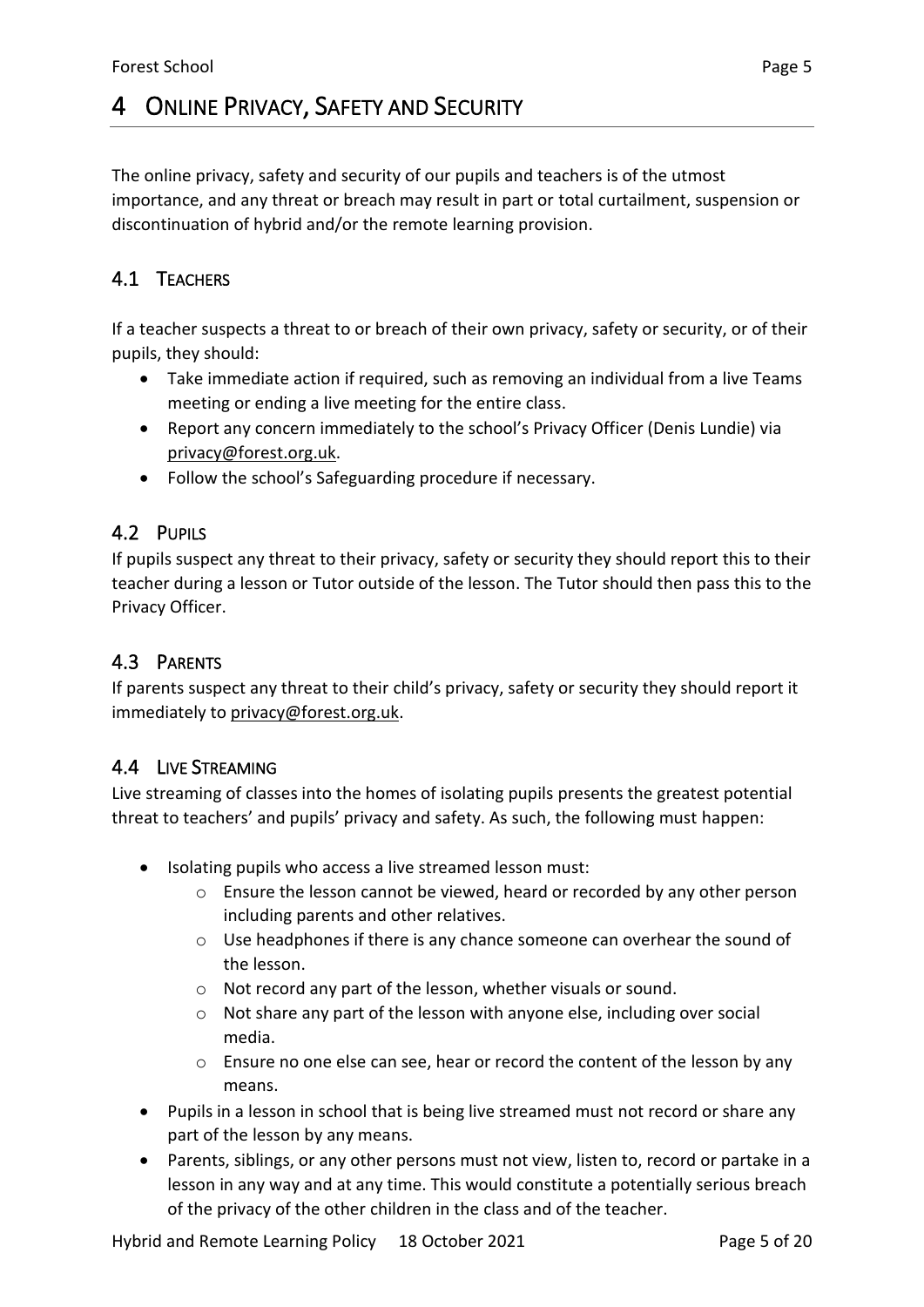### <span id="page-5-0"></span>4.5 WEBCAMS

Webcam use is expected in all live-streamed lessons for both pupils and teachers unless there are valid reasons not to.

When webcams are used the following must happen:

- Pupils must:
	- o Use one of the pre-set Microsoft Teams backgrounds.
	- o Ensure there is no other way personal information can be revealed about them.
	- o Be dressed appropriately, though not necessarily in school uniform.
- Teachers must:
	- o Remind pupils of the expectations of webcam use.
	- o Be in an appropriate teaching space if at school or home and use a pre-set Teams background.
	- o Look professional in appearance and clothing.
	- o Conduct the session in a professional manner.
	- o Not record, store or distribute any aspect of the lesson.
	- o If a 1:1 session is necessary, include another member of staff in the Teams invite (they need not join the meeting).

### <span id="page-5-1"></span>5 ROLES AND RESPONSIBILITIES

It is the responsibility of all teachers, pupils and parents to fulfil the privacy and safety expectations set out in section 4.

### <span id="page-5-2"></span>5.1 TEACHERS

- During periods of hybrid and remote learning teachers must work the normal school day.
- Absence or inability to teach should be reported as per normal cover procedures.
- The normal teaching timetable should be followed.
- Teachers should ensure they know which pupils are self-isolating in their classes. A link will be emailed by the School Office to all senior school staff by 10:00am. The link can be accessed here on the Staff SharePoint homepage:

| <b>Support Links</b>          |  |  |  |
|-------------------------------|--|--|--|
| 9 Self Isolating Pupils Today |  |  |  |

- Pupils should be registered as normal on the iSAMS register for live lessons, and not registered at all for non-live lessons (independent work is set.)
- The normal homework timetable should be followed during periods of hybrid learning and the normal length of homework given: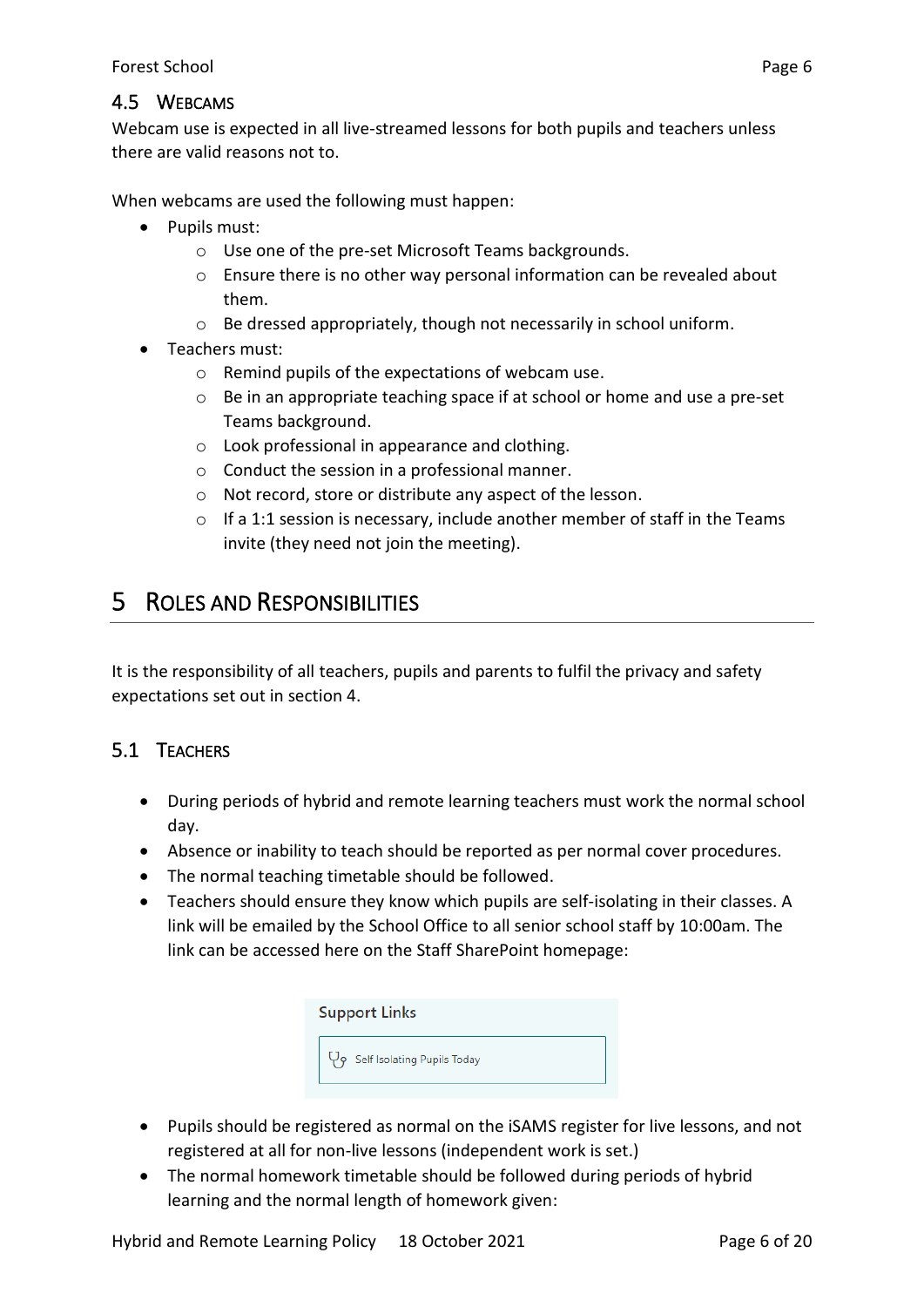| Age group   | 'Total Homework Time'<br>per day: you should sit<br>down to work for this<br>amount of time each day. | <b>Individual</b><br>homework<br>durations | Number of<br>homeworks per day | Amount of<br>'Extended<br>Learning Time'<br>$per$ day* |
|-------------|-------------------------------------------------------------------------------------------------------|--------------------------------------------|--------------------------------|--------------------------------------------------------|
| Y7          | 1 hour 15 minutes<br>1 hour 30 minutes                                                                | 30 minutes<br>30 minutes                   | $2$ or<br>3                    | 15 minutes<br>$\Omega$                                 |
| Y8          | 1 hour 15 minutes<br>1 hour 30 minutes                                                                | 30 minutes<br>30 minutes                   | 2 or<br>3                      | 15 minutes<br>$\Omega$                                 |
| Y9          | 1 hour 45 minutes                                                                                     | 30 minutes                                 | $2$ or $3$                     | 15 minutes                                             |
| <b>GCSE</b> | 2 hours                                                                                               | 40 minutes                                 | $2$ or $3$                     |                                                        |
| A Level     | Variable (c.2h30 to 3h00)                                                                             | Variable                                   | <b>Negotiated</b>              | Variable                                               |

- During the Lent 2021 lockdown no homework should be set for Years 7-9. They will be set a centralised task. Years 10-13 should be set homework as normal.
- If a live lesson is not possible because of technology in the classroom, or it is significantly less desirable for the learning, appropriate classwork should be set.

### <span id="page-6-0"></span>5.1.1 Nature of lessons and feedback

- The research is clear that students that have been supported through the pandemic by teachers who have been able to provide a blend of synchronous and asynchronous learning opportunities have, on average, been less academically impacted than those who were less supported.
	- o https://www.nature.com/articles/508183a
	- o https://www.youtube.com/watch?v=U9eKH6SWHGY
	- o https://www.gov.uk/government/publications/whats-working-well-inremote-education/whats-working-well-in-remote-education
	- o https://www.suttontrust.com/our-research/remote-learning-the-digitaldivide/

As teachers at Forest, we have an obligation to fulfil the Teaching and Learning Policy and a desire to ensure that our students make the best possible progress, whatever their context or challenge.

A core cognitive principle is that we remember what we think about, and the nature of how we think about it determines how we remember it. The Psychologist Daniel Willingham of the University of Virginia coined the phrase 'Memory is the residue of thought.' It is what pupils think about and how they think about it that determines what they learn.

Following on from this is a second key principle – pupils can appear to be learning when they are not. According to the University of Durham, the following can be poor proxies for learning:

• Pupils are busy: lots of work is done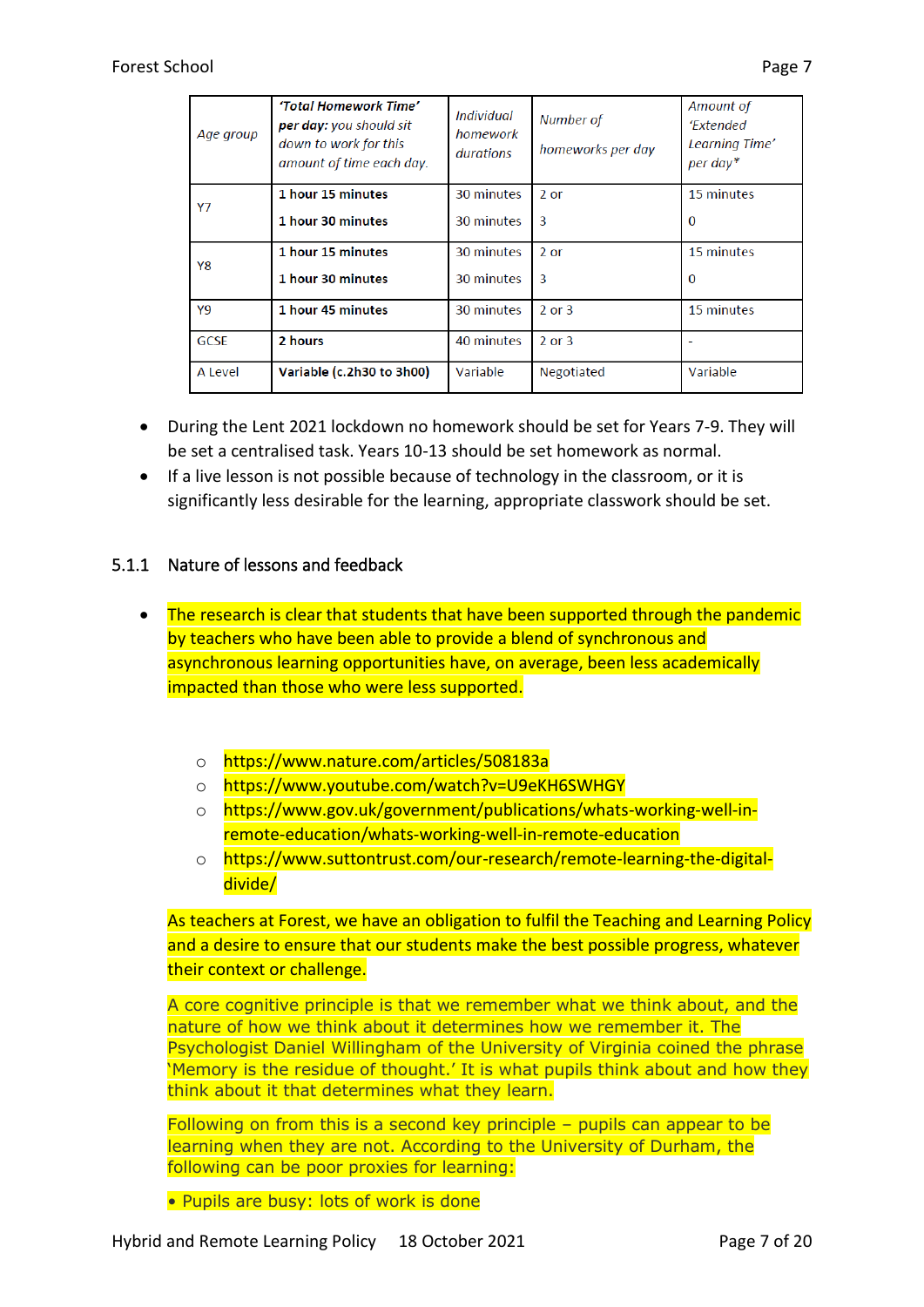• Pupils are engaged, interested, motivated

• Pupils are getting attention: feedback, explanations

What really counts for learning is what is going on when these things are happening – not that they are happening per se.

As such, it might appear that being engaged in a live lesson is always better for students' learning. However, given these two principles, this is not always the case. Sometimes being asked to think deeply about set work is a better way to ensure learning. Similarly, their inclusion in a live lesson might be a proxy for learning – it appears as if they are learning more effectively when they actually might learn better if they are set work.

The variety of live teaching and set work is the best way to keep pupils engaged and motivated during an extended period of isolation or closure. Professor Robert Lue of Harvard University suggests pupils need a range of online learning including assignments, quizzes, presentations and independent research. Writing in the Times, Professor Lue reflected on the period of lockdown learning and concluded that asking children to attend live lessons all day "was not effective and results in immense Zoom-learning fatigue."

- Live lessons should:
	- o Be carried out on Microsoft Teams only and can utilise any other School system only (for example videos posted on Planet E-Stream not YouTube).
	- $\circ$  Should start and end as per normal timetabled lesson slots. (The teacher does not have to be teaching live for the full length of the lesson. Pupils can be given periods of independent work. The teacher should begin and end the lesson though).
	- o Use live Video (webcam), and at least audio if Video is not available.
	- o Include core principles of T&L including:
		- explicit success criteria and learning intentions
		- teacher exposition and explanation
		- questioning
		- discussion and debate
		- periods of independent pupil work
		- Assessment for Learning
		- Feedback

(not necessarily all in one lesson but as general principles)

- For all non-live lessons, whether in a hybrid or remote scenario, appropriate independent classwork should be set.
- Appropriate and manageable feedback should be given on classwork and homework as per the school's Teaching and Learning Policy.
- All classwork and homework should be set on the Assignments function of Teams using the following categories:
	- $\circ$  CLASSWORK (for set independent work to be completed during lesson time  $$ the due date should be set as the end of the lesson time)
	- o HOMEWORK (for normal homework)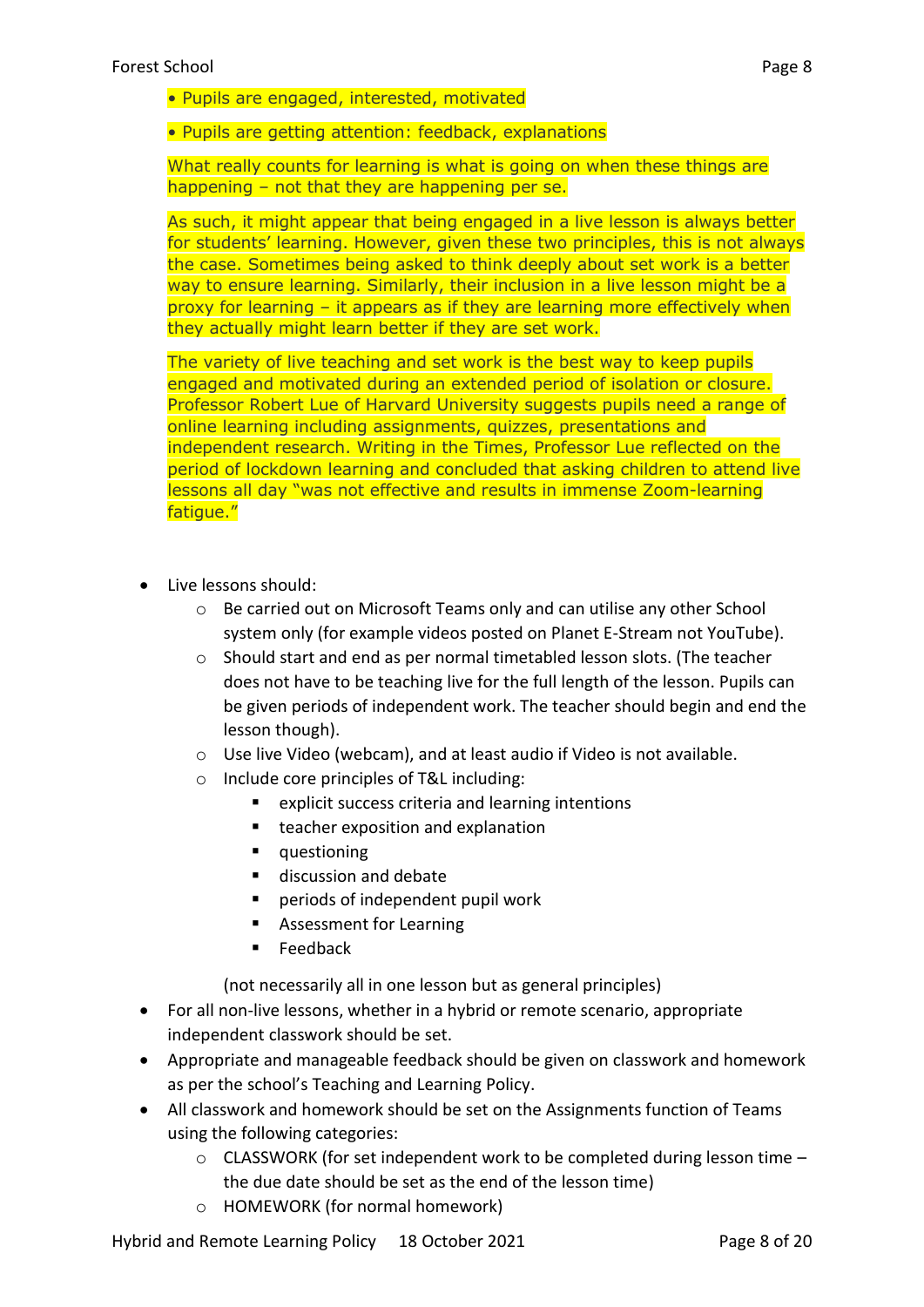- Assignments should be added by 8:30am.
- Work should be set lesson by lesson, rather than in longer-term chunks to avoid pupils being overwhelmed and helping them manage their time.
- Teachers must be aware of the SEND requirements in classes and make any necessary adaptations. (See 5.6 below.)
- Lessons in in the practical subject areas (PE, Drama, Art, Music, DT, F&N) will be practical based where possible. However, it will not always be possible, particularly with 'hybrid learning' model for practical tasks to be accomplished at home. Pupils will always have access to the learning, in line with the current scheme of work or area of study but it may, at times be adapted from the practical based tasks.

### <span id="page-8-0"></span>5.1.2 Recording hybrid or remote learning concerns



• Teachers should log any concerns via this form on iSAMS:

- The form results in an instantaneous automatic email being sent to pupils. Parents receive an email with a collation of all the forms submitted on their child after 4:30pm the same day.
- A live data report on the number of forms accrued by individual pupils in forms, houses and sections is available on the intranet.
- Sanctions can be given as per the normal Behaviour Policy during periods of selfisolation and hybrid learning.
- During periods of lockdown of the whole school, LRs should not be set for learning behaviour issues.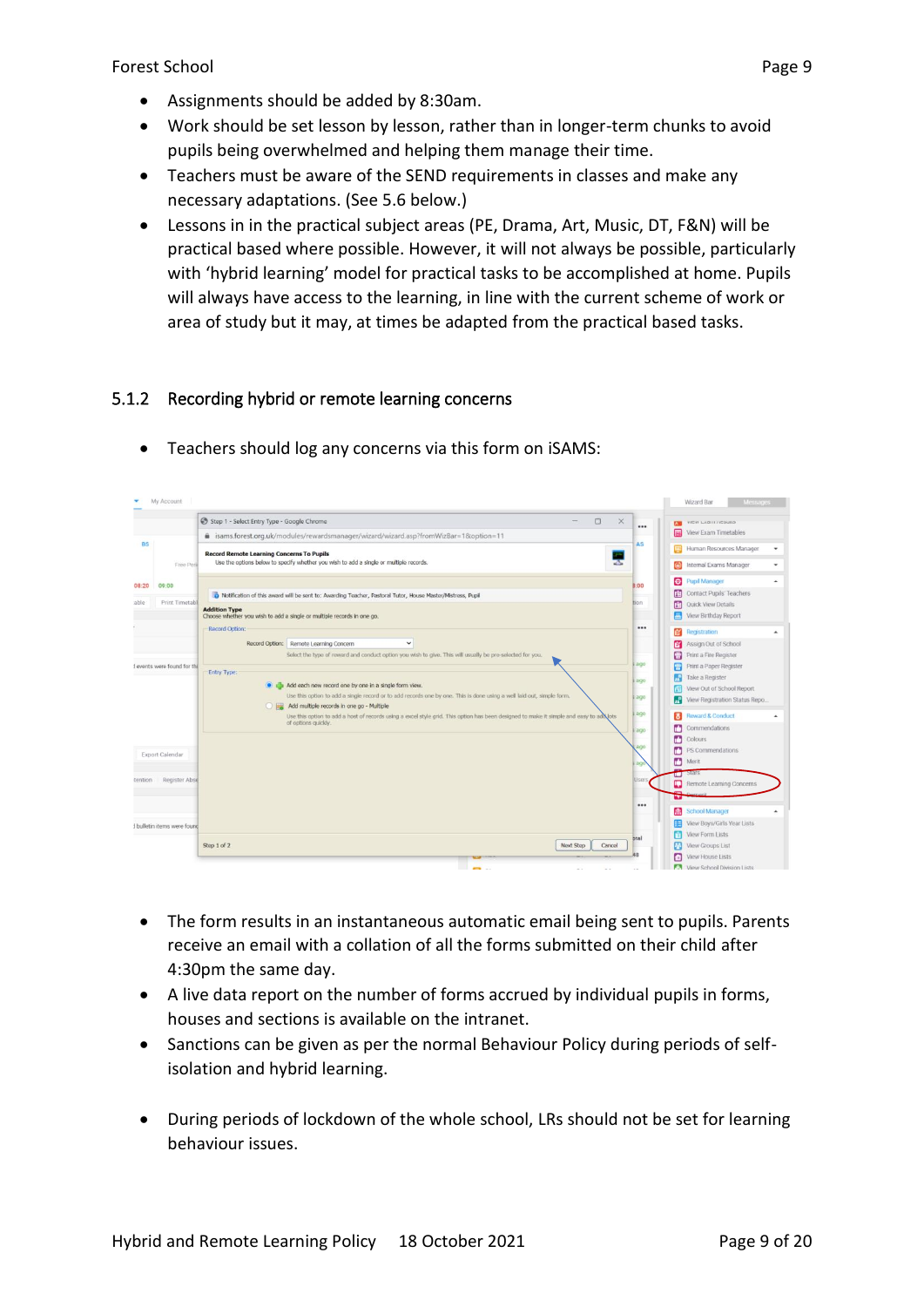### <span id="page-9-0"></span>5.2 PUPILS

- Check Teams Assignments by 8:30am each morning and throughout the day.
- Attend all live lessons and engage fully in the learning to maximise progress, according to the characteristics of the Forest Learner (including PE and Games & Activities sessions).
- Behave appropriately and not disrupt the online learning of others, in line with the expectations of the Forest Classroom.
- Fulfil all aspects of the school's Responsible User Agreement and Section 4 above.
- Complete all classwork and homework to the highest standard and submit any required work by the due date.
- Pupils should contact their teachers as soon as possible if they cannot complete any set classwork or homework by the due date.

### <span id="page-9-1"></span>5.3 PARENTS

- Encourage and support their child's work by finding them an appropriate place to work, ensuring that they follow the normal school timetable, and checking that they have completed the work each day.
- Report any information or concerns about their child to their Tutor by email as soon as possible. They can expect a reply within 24 hours.
- Report any pupils' absence from live lessons to the School Office in the usual manner.
- Parents are also responsible for safeguarding their child online and, in line with School policy, may wish to ensure pupils do not access their phones during the 'school day'.
- Not view, hear or record any aspect of online lessons as per section 4 above.

### <span id="page-9-2"></span>5.4 HEADS OF DEPARTMENTS

- Co-ordinate and monitor live lessons and the setting of appropriate work, ensuring quality provision is maintained, as far as possible, during periods of hybrid and remote learning.
- Communicate to their teams how they will monitor teaching, such as through department meetings.
- Check in with their staff regularly to provide them with support and to ensure their approach to work is consistent with others.
- If you are signed off as sick, the HoD will need to ensure the work is set on the Dashboard and should discuss with the Deputy Head Academic if further support is required.

### <span id="page-9-3"></span>5.5 LEARNING SUPPORT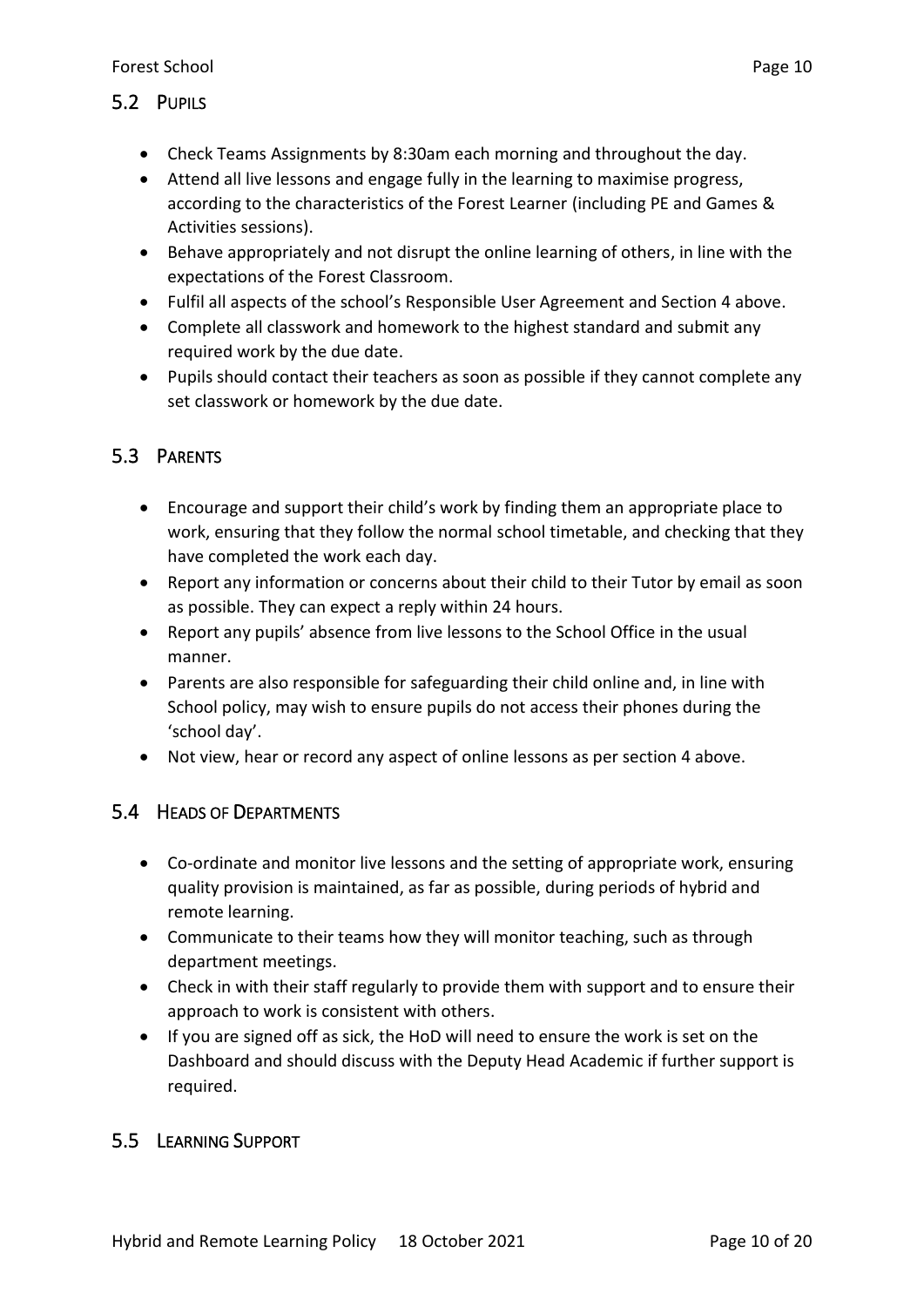- The Learning Support department will connect with parents and/or pupils on the SEND register every week during their normal Timetabled session to check how they are coping with home learning and to offer specialist support with work.
- When setting work via Teams for SEND pupils teachers should be mindful of:
	- Limit the length of written instructions provided. Avoid a teacher 'stream of consciousness'. Instead, **bullet point** clearly the tasks that need to be done.
	- Provide a time limit to each task set and be mindful that many SEND pupils need 25% longer to process and complete tasks. (Especially think about differentiating homework tasks)
	- Try to give a clear structure to each Teams lesson so that you can replicate this each time. Familiarity with a lesson outline helps those with poor working memory.
	- Limit the amount of looking up and flicking between numerous resources needed to respond to tasks. Many SEND pupils find this overwhelming. Signpost resources clearly.
	- Invite SEND pupils to participate in 'live' lessons by pre-warning them that you will be asking them for a response to the next question - ie build in 'thinking time' for them in advance to be able to answer.

### <span id="page-10-0"></span>5.6 SENIOR LEADERSHIP

- Co-ordinate the hybrid and remote learning provision across the school.
- Support colleagues in the delivery of the provision.
- Monitor the effectiveness of the provision and make appropriate changes if needed.

### <span id="page-10-1"></span>5.7 COMMUNICATIONS

Only School systems such as email and Teams should be used for communications with pupils. Staff must not participate in video conferencing, webcams, texts, phone calls, WhatsApp and other messaging platforms which would place them at a high level of potential professional risk.

Teachers should remain contactable by email throughout the working week, and in normal working hours, for pupils to contact and seek support. Emails should be responded to within 24 hours.

### <span id="page-10-2"></span>6 THE DIFFERENCE BETWEEN REMOTE LEARNING AND COVER WORK

The setting of tasks for pupils to complete independently when a teacher is not available is cover work. This is appropriate in normal circumstances (i.e., the School is open) for a limited number of lessons because a teacher can follow up in person on the cover work and continue teaching as normal thereafter. Remote Learning is not the same as cover work. It is more than the setting of independent tasks that the teacher checks pupils have completed.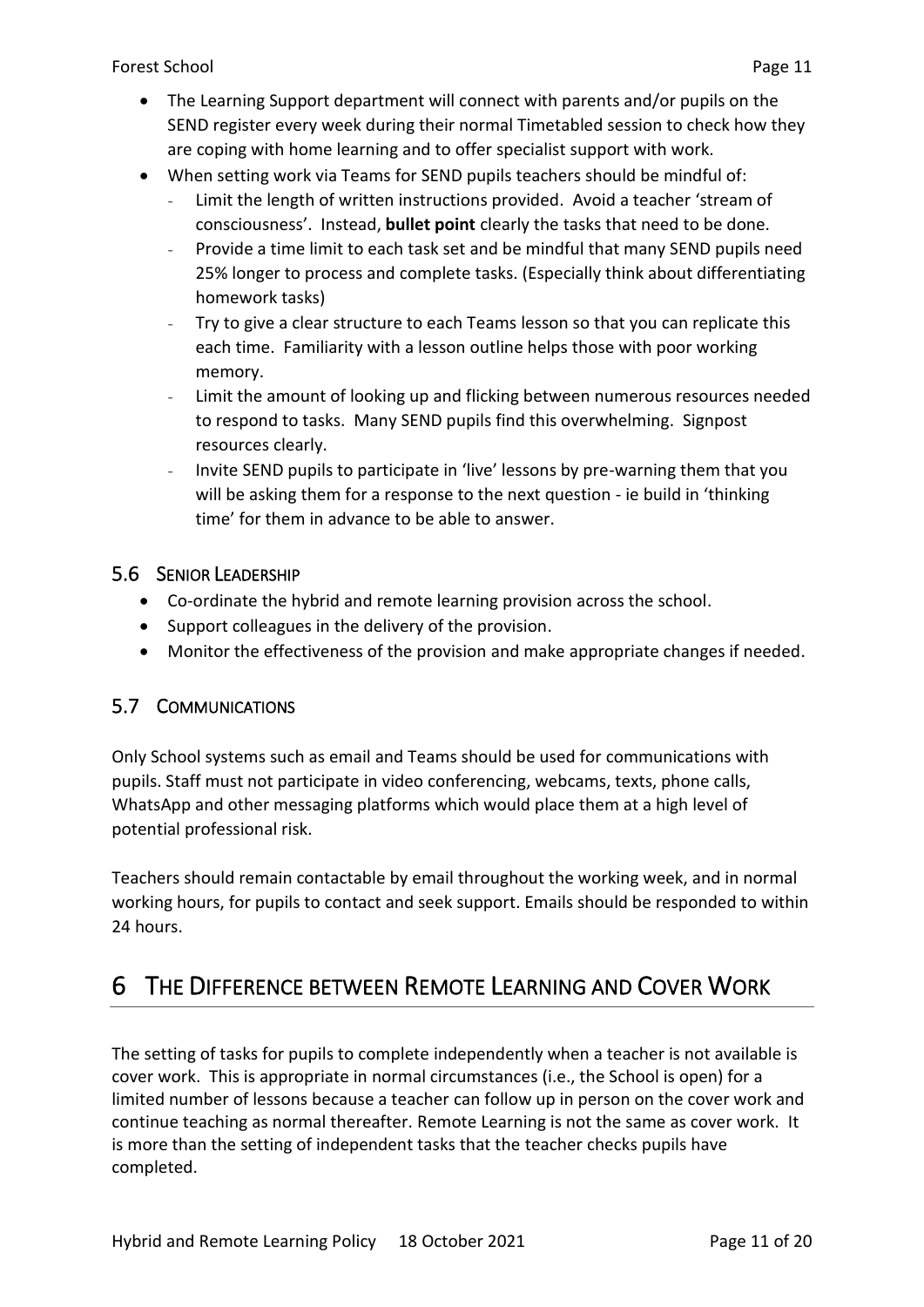Remote Learning entails teaching, guidance, feedback and the facilitation of learning, similar to in-class teaching.

Remote Learning ensures progress over the long-term, whereas cover work ensures progress in the short-term only.

Remote Learning entails all the core principles of our Teaching and Learning Policy, whereas cover work would not be expected to do so.

# <span id="page-11-0"></span>7 PLANNING FOR REMOTE LEARNING

The core principles of planning are:

- Planning should account for progression in terms of skills, knowledge and conceptual understanding. No work should be set to keep pupils busy.
- Learning Intentions and Success Criteria for the individual lesson should be made explicit to pupils. Learning should be as engaging and interactive as possible.
- The Learning Intentions should include a clear list of what tasks each pupil should have completed by the end of the lesson that can be referred to by parents supporting their children.
- Planning should also account for consolidation as well as new knowledge. Retrieval Practice and Deliberate Practice should be planned for as part of this. (Research shows that younger pupils who are less able to self-regulate their learning gain less from flipped learning-style tasks.)
- Planning should begin from where the pupils' learning has got to in normal on-site learning so that progress can be measurable.
- Be mindful of how much screen time pupils will be exposed to and try to include non-screen-based activities where possible.
- The School could be closed for many weeks. The level of work teachers set, and the amount of feedback teachers give needs to be suitably challenging but also sustainable. Experience from other schools shows that in the initial period of remote learning too much work is set, making it unmanageable for pupils and teachers.
- Teachers should plan for less than a 50-minute lesson. 40 minutes is more realistic given variable internet speeds, pupils needing to access tasks, find resources etc.

# <span id="page-11-1"></span>8 REMOTE PASTORAL CARE, SAFEGUARDING AND CHILD PROTECTION

To ensure that our pupils receive outstanding and ongoing support during National Lockdown, our remote provision will continue to adhere to our five priorities in Pastoral Care, Safeguarding and Child Protection:

### <span id="page-11-2"></span>8.1 EVERY PUPIL IS KNOWN, LIKED AND VALUED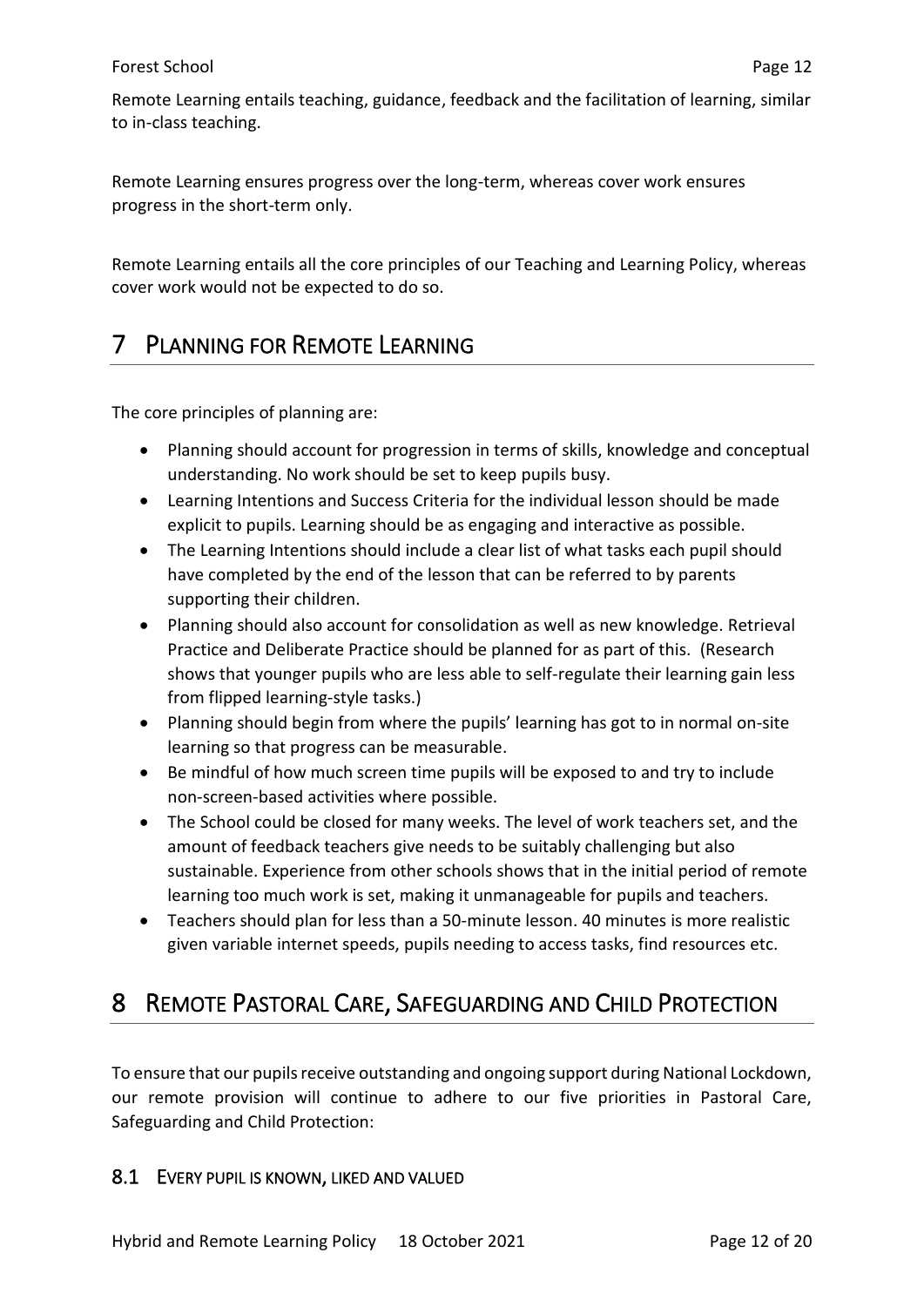### Forest School **Page 13**

Every Forest School pupil has three people directly responsible for their care, their Tutor, Head of House and Head of Section. This remains the case whilst we are working remotely. Pupils and their parents should feel free to e-mail Tutors (in the first instance), Heads of House and/or Heads of Section at any time. All e-mails will receive a reply within 24 hours.

### <span id="page-12-0"></span>8.1.1 Daily Expectations for Tutors

Every Tutor will 'meet' with their Tutor Groups daily. Tutors will login to Teams at 8:35am and Tutor Time/Start of Day activity will formally commence at 8.40am. Tutor Time will conclude each morning at 8:55am and these arrangements apply to all year groups, i.e. Y7-Y13 inclusive. All pupils are expected to attend. All Tutors will be 'live' at this time and will interact with their tutees via Microsoft Teams. This can be text-based (live chat) or Teams Video or Teams Audio. Suggested best practice would be for Tutors to vary the approach within Teams throughout the week. Tutors must ensure that they interact with every member of their Tutor group over the course of each week. Parents are asked to help ensure that all pupils engage positively and frequently with their Tutors and Heads of House.

Some additional points:

• All staff are required to read the updated addendums to the Behaviour Policy and the Safeguarding and Child Protection Policy

• Heads of Section and Heads of House may conduct 1:1 meetings with pupils via Teams. Tutors should not conduct 1:1 Teams meeting with pupils. Of course, Tutors may well be invited to join meetings with HoH and/or HoS.

• Sixth Form 1:1s will revert to remote pods (min. 3)

• As ever, all communication (beyond a very simple transaction) should be recorded on iSAMS via Admin groups with 'need to know' colleagues copied in. Safeguarding and Child Protection matters must be logged via CPOMS.

• If any aspect of the delivery of high impact pastoral care or safeguarding and child protection requires clarification, please do not hesitate to contact Mr Kayne, Deputy Head Pastoral by email [JHK@forest.org.uk](mailto:JHK@forest.org.uk) or by mobile 07818 543 680 (as per staff lanyards).

<span id="page-12-1"></span>

|  |  | 8.1.2 Daily Routines (commencing Tuesday, 12th January 2021) |  |  |  |
|--|--|--------------------------------------------------------------|--|--|--|
|--|--|--------------------------------------------------------------|--|--|--|

|               | LS                                           | <b>MS</b>                                 | <b>SF</b>                                    |
|---------------|----------------------------------------------|-------------------------------------------|----------------------------------------------|
| <b>Monday</b> | <b>Virtual Chapel</b><br>and Tutor Time      | <b>Virtual Assembly</b><br>and Tutor Time | <b>Virtual Assembly</b><br>and/or Tutor Time |
| Tuesday       | <b>Virtual Assembly</b><br>and Tutor Time    | Virtual Chapel<br>and Tutor Time          | Virtual Chapel<br>and Tutor Time             |
| Wednesday     | <b>Tutor Time - Wellbeing</b>                | Tutor Time ~ Wellbeing                    | Tutor Time – Catch up                        |
| Thursday      | Week A: Tutor Time (Y7)<br>and HoH Time (Y8) | Tutor Time ∼ T & L                        | <b>Virtual Assembly</b><br>and/or Tutor Time |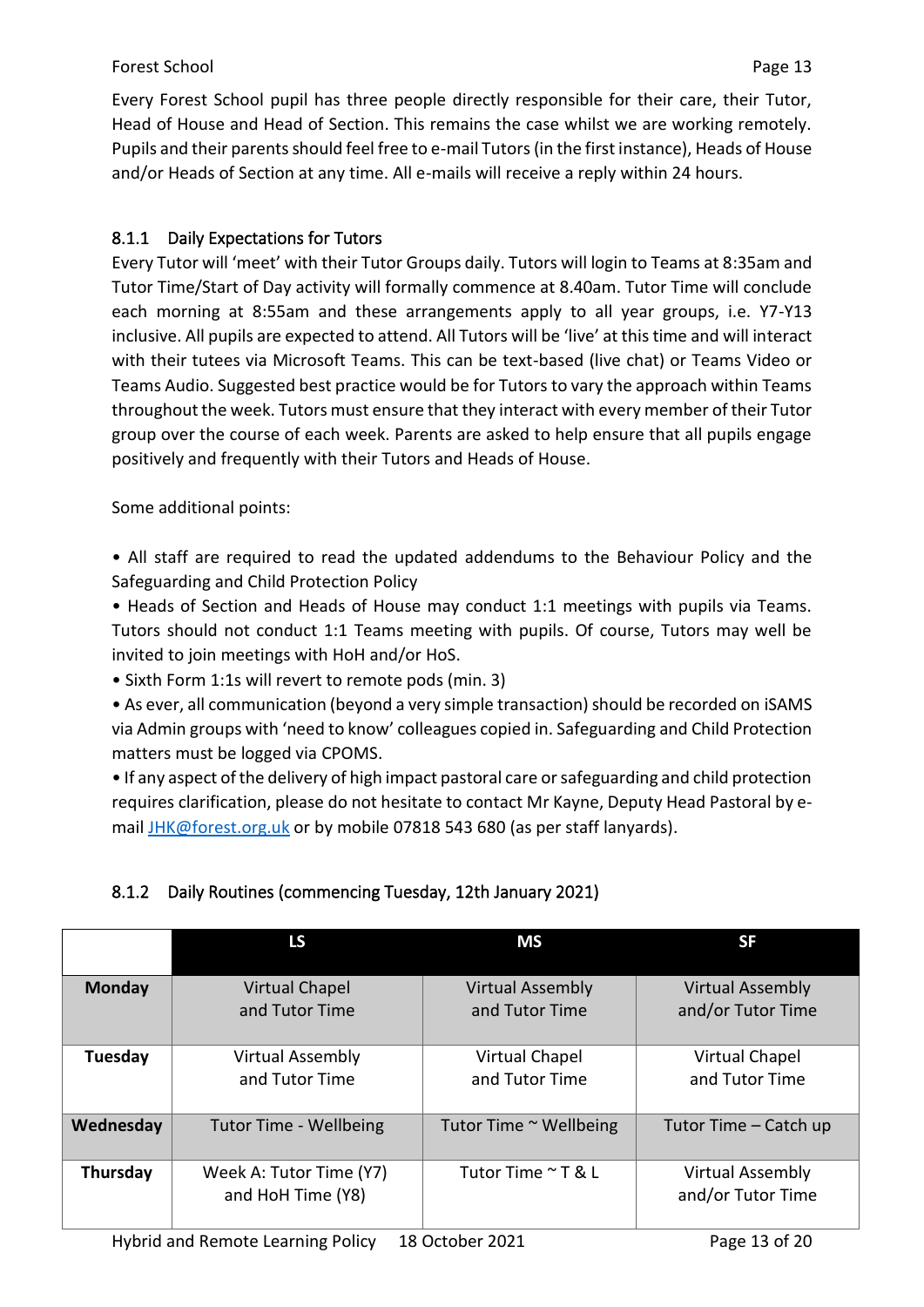|               | Week B: Tutor Time (Y8)<br>and HoH Time (Y7) |                               |  |
|---------------|----------------------------------------------|-------------------------------|--|
| <b>Friday</b> |                                              | <b>Virtual House Meetings</b> |  |

### <span id="page-13-0"></span>8.2 EVERY PUPIL FEELS SAFE AND SECURE

Please rest assured our Safeguarding Team will continue to work in the best interests of all children at Forest School. Pupils and parents are encouraged to contact the team at any time if they wish.



- Designated Safeguarding Lead: [jhk@forest.org.uk](mailto:jhk@forest.org.uk)
- Deputy DSL (Sixth Form): [kse@forest.org.uk](mailto:hd@forest.org.uk)
- Deputy DSL (Middle School): [hd@forest.org.uk](mailto:hd@forest.org.uk)
- Deputy DSL (Lower School): [jts@forest.org.uk](mailto:jts@forest.org.uk)
- <span id="page-13-1"></span>• Deputy DSL (Deputy Head Pastoral): [nsm@forest.org.uk](mailto:nsm@forest.org.uk)

### 8.3 PUPIL WELLBEING AND EARLIEST INTERVENTION

Frequent interactions between pupils, parents and core teams (Tutors, Heads of House and Heads of Section) will be critical to promoting wellbeing, positive mental health and earliest intervention.

The following advice has been issued to all sections: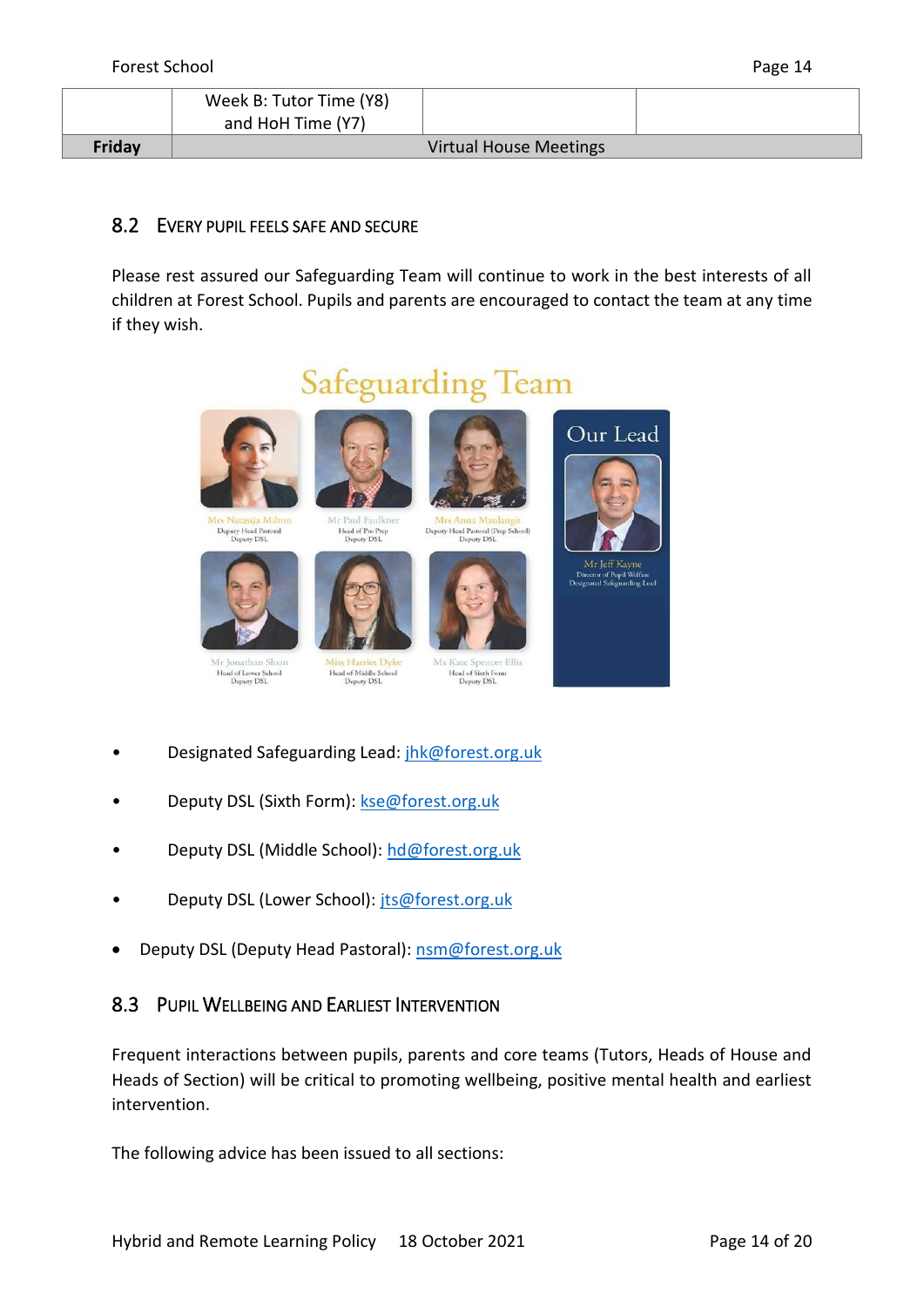



Stick to your usual School routine, as far as possible



Stay in the mindset of working the School day



Use Teams to keep in touch every morning with your Tutor and Tutor group



You can always email your Tutor, Head of House and Head of Section



Remember the 3 pillars supporting wellbeing: nutrition, sleep and movement

keeth

And don't forget to check out our digital partners for online support





### <span id="page-14-0"></span>8.3.1 Place2Be

Amanda Gale (our Place2Be School Project Manager) will continue to provide excellent remote provision. We are able to continue with remote 1:1 clinical counselling (upon completion of the assessment process) and the self-referral aspect of our service, i.e., Place2Talk. 1:1 places are processed and gatekept by Heads of Section. Amanda will be in touch with pupils who have commenced 1:1 during the course of week commencing 12th January.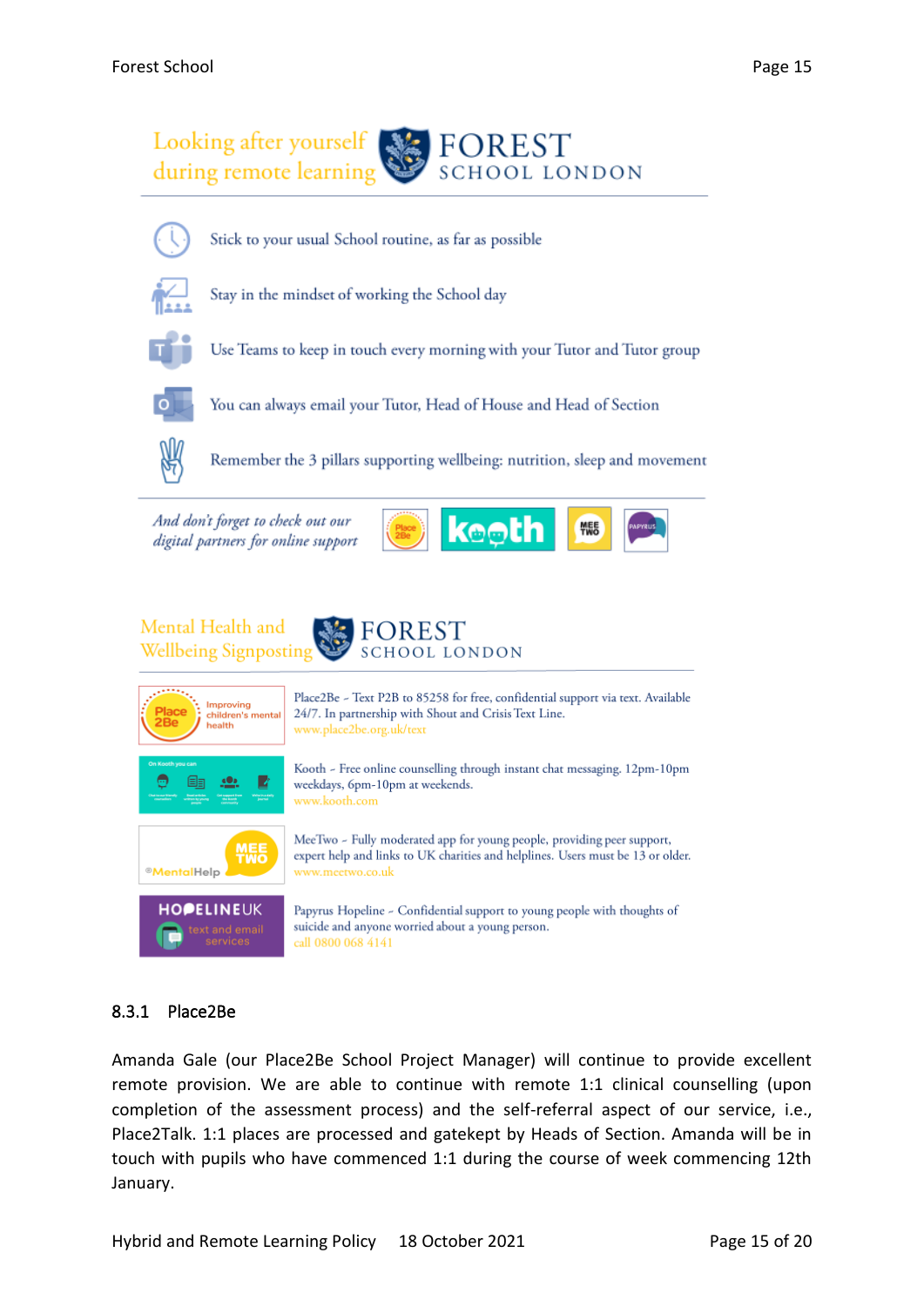### <span id="page-15-0"></span>8.3.2 Place2Talk

Place2Talk is our self-referral service that enables children to book to see our School Project Manager for 15-20 minutes to work through something that is on their mind. It is not clinical counselling and is more solution focused. Pupils can request a Place2Talk slot at any time by sending an e-mail to [place2talk@forest.org.uk.](mailto:place2talk@forest.org.uk) Place2Talk appointments will be conducted by Amanda via Teams.

### <span id="page-15-1"></span>8.3.3 Place2Be Text Support (for pupils)



### <span id="page-15-2"></span>8.3.4 Place2Think

As ever, staff can request a Place2Think appointment via the e-mail address [place2think@forest.org.uk.](mailto:place2think@forest.org.uk) Amanda will conduct sessions remotely via Teams or phone.

### <span id="page-15-3"></span>8.3.5 The School Chaplain

Our chaplain, Mrs Parrales is a very important member of our team in pastoral care. She is very happy to liaise directly with pupils and/or their families at any time and we would encourage families to do so, if they wish. Our Chaplain will, of course, be delivering and providing the materials for Virtual Chapel Services. The Chaplain will also be added to Twinned House Teams on rotation so that she can interact with pupils.

### <span id="page-15-4"></span>8.3.6 Wellbeing Education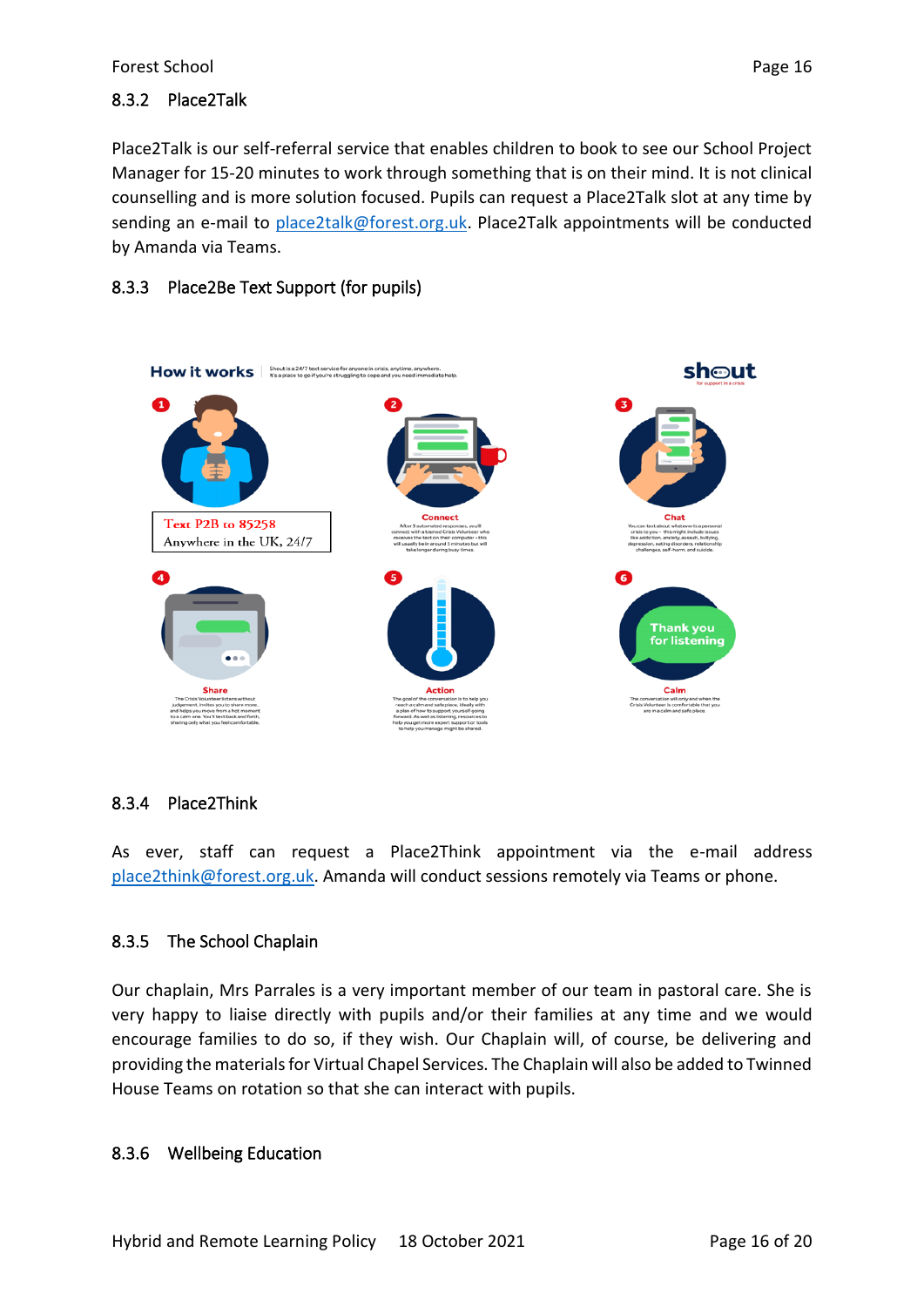Mrs Hall will continue to run a programme of Wellbeing Education for Years 7-9 inclusive and Personal Decision Making for Y12.

### <span id="page-16-0"></span>8.4 PUPIL VOICE

We will undertake our 6th Pupil Wellbeing Survey towards the end of January. Pupils will be asked to complete a very simple wellbeing survey which is likely to include the following questions:

(i) How would you rate your current wellbeing (10-1)?

(ii) Is there anything in terms of mental health and/or wellbeing that you are finding particularly challenging?

(iii) Is there anything, from a pastoral perspective, that the school could do to assist you currently?

(iv) Would you specifically like to request a check-in from your Tutor and/or Head of House?

In relation to (i), any scores of 4 or below will trigger a check-in (co-ordinated by Heads of Section).

### <span id="page-16-1"></span>8.5 PRO-ACTIVE AND POSITIVE COMMUNICATION

This is crucial to ensuring we provide high impact pastoral care remotely. We hugely value our professional working relationships with parents and we are absolutely determined to work in close collaboration to fully support all members of the Forest community.

Lastly, as ever, if any pupil or parent/carer wishes to discuss any aspect of high impact Pastoral Care and/or Safeguarding and Child Protection, please do not hesitate to contact Mr Kayne directly [jhk@forest.org.uk](mailto:jhk@forest.org.uk)

### <span id="page-16-2"></span>9 FOREST REMOTE CO-CURRICULUM

Despite being physically separated and not on site, Forest is still very much committed to our core value of an excellent 360° provision for all our pupils. As with the comprehensive plans for remote learning with regards to academic subjects and pastoral care, we are continuing our Co-Curricular programme to help ensure pupil development in this key area whilst at home.

Our 'Virtual Co-Curriculum' for pupils who are being taught remotely will include a full programme of PE and Games as per their timetable, the continuation of individual Music lessons, speech and language sessions as well as a programme of online clubs and societies.

We will also be providing an extensive Activities programme, full of choice and exploration, in-line with our aim to give our pupils opportunities to grow and develop in the five key areas: creativity, culture, careers, community and challenge.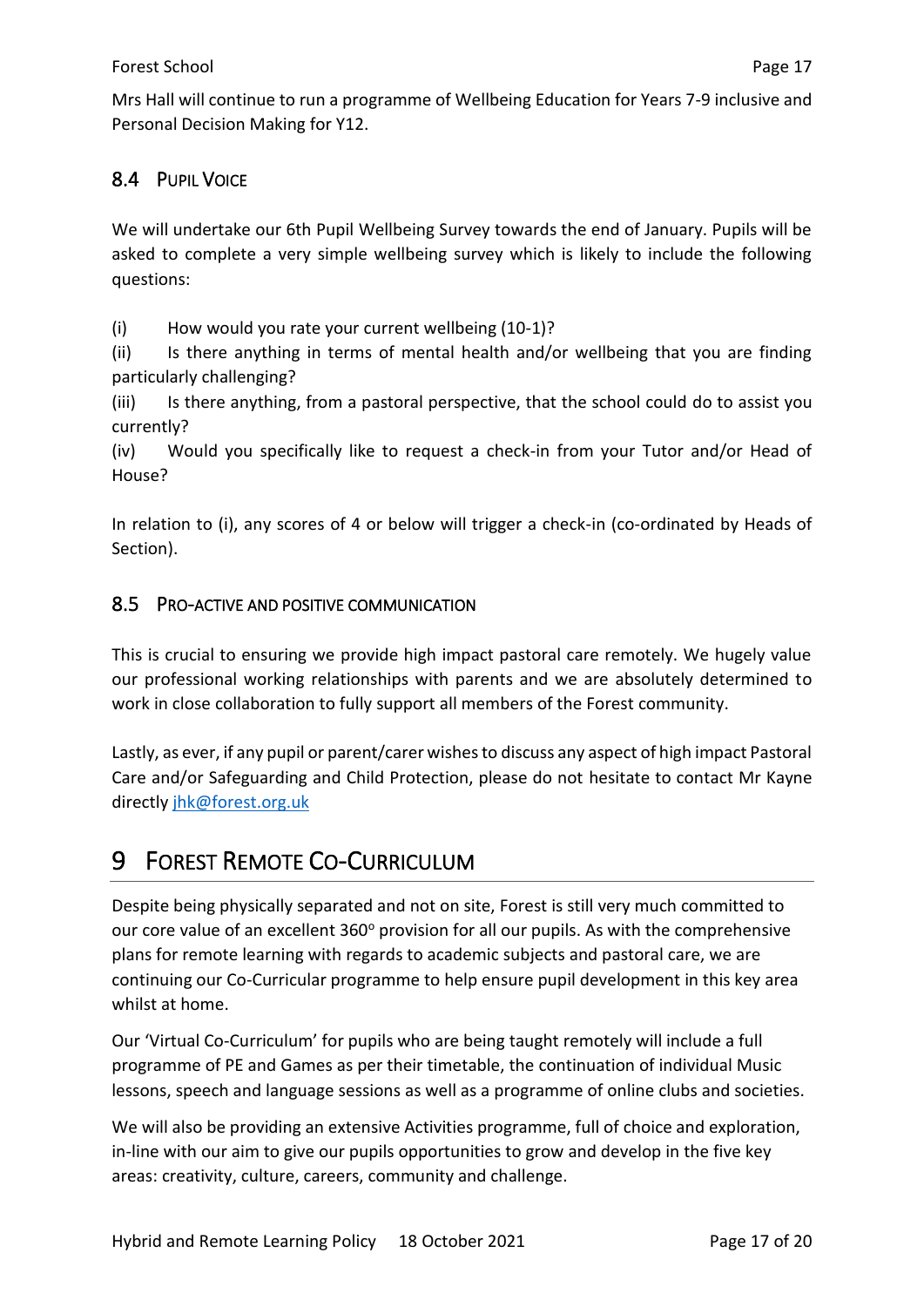#### Forest School Page 18

As an extended Forest community, we are all very aware of the importance of a wellbalanced, holistic developmental pathway for our pupils. For the duration of the remote learning provision, Miss Van Praagh will be sending weekly briefings to pupils to help them to explore and engage with the Co-Curriculum. These will also include events, projects, 'live' talks from guests and much more.

During periods of remote learning, where pupils are separated from their friends and have interrupted access to usual school-based activities, we ask parents to encourage their children to take part in our 'Virtual Co-Curriculum' and to continue to develop those areas of interest which complement their Forest academic education.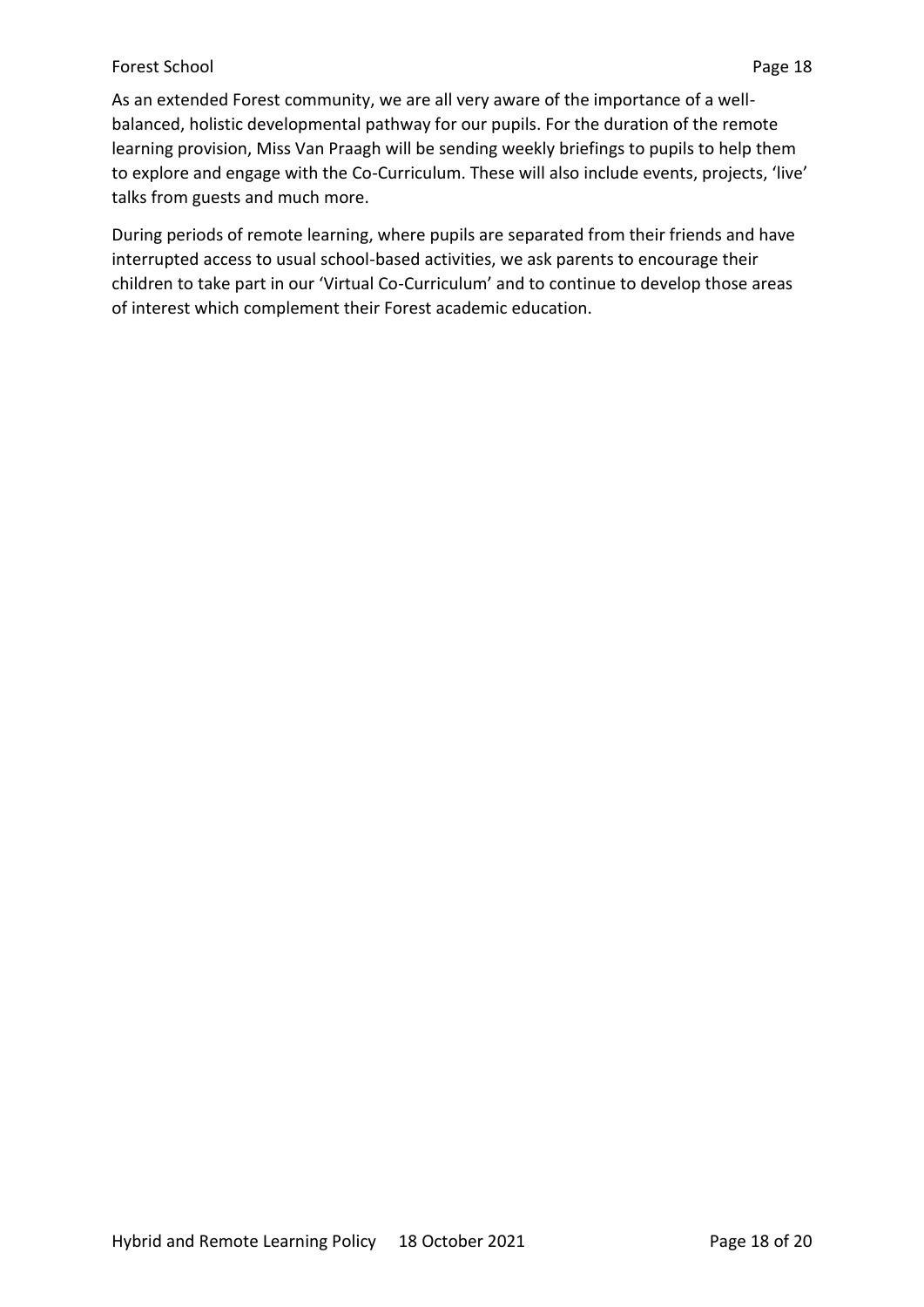# <span id="page-18-0"></span>10 ACCESSING REMOTE LEARNING FOR REASONS NOT RELATED TO COVID-19.

### Students and parents at Forest may request to access remote learning for reasons not related to COVID-19.

To be clear, remote learning is not an appropriate long-term substitute for physical, on-site learning. The student experience at Forest transcends academic learning and we want to ensure that all our pupils have access to our fantastic site, the collegiate environment, pastoral support, and the daily opportunities that are part of Forest life and which are difficult to translate to an online platform. Studies have also proven that remote learning, even when based on a hybrid pedagogical model, is not as effective as in-person learning for children of school age. School attendance is mandatory for all pupils of compulsory school age.

We are aware, however, that students may wish to access remote learning for reasons pertaining to long-term illness and severe injury which might preclude physical school attendance.

The process for requesting access to remote learning for reasons not related to COVID-19 is as follows:

- A parent should submit a request for remote learning, in writing, to the School Office, or directly to the appropriate Head of Section.
- The Head of Section and Deputy Head Academic will discuss the specific case and reach a conclusion.
- In situations where we feel that we might want further medical evidence to support the decision then we might ask for it.
- The conclusion will be communicated to the parent via the Head of Section or Deputy Head Academic.
- The relevant Head of Section will inform teachers of the decision and ensure that they cater for the student going forward.

Where a student has a short-term illness, and is too unwell to attend school, the normal absence policy applies. In such circumstances students will not be eligible for access to remote learning.

### **11 IMPLICATIONS FOR FEES**

The provision of remote learning, even for extended periods of time, does not impact on the fee status of a Forest School student. Parents and guardians are still liable for full payment of school fees as would be the case under normal circumstances.